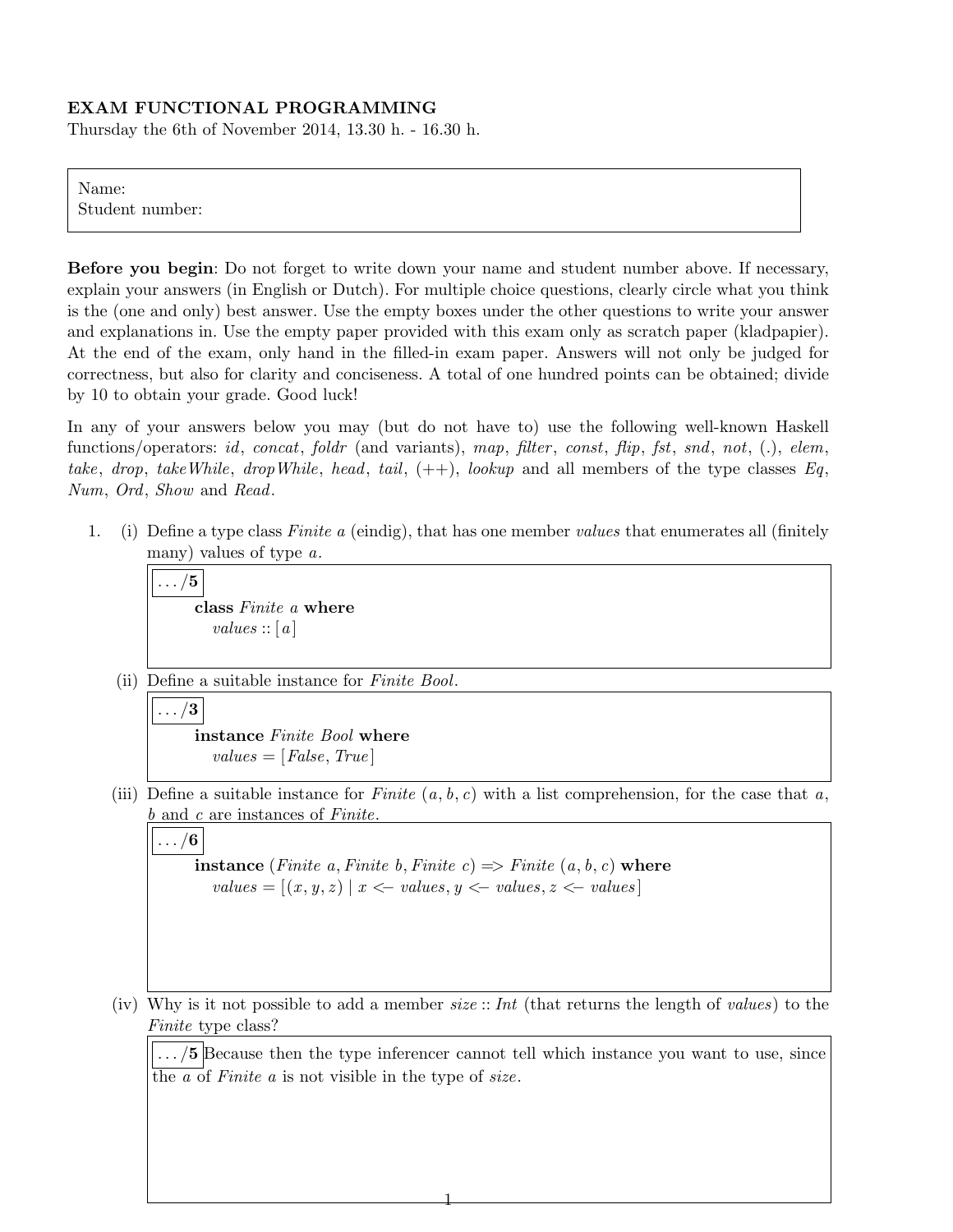- 2. In this question we deal with a function segs :: [a]  $\rightarrow$  [[a]] which returns all the segments of the argument list. A list  $L1$  is a segment of another list  $L2$ , if you can obtain  $L1$  from  $L2$  by dropping any number of elements (including 0) at the beginning of  $L2$ , and dropping any number of elements (including 0) at the end of  $L2$ .
	- (i) What are the segments of  $[1,2,3,4]$ ?

 $\ldots$  /4  $|$  [[], [4], [3], [3, 4], [2], [2, 3], [2, 3, 4], [1], [1, 2], [1, 2, 3], [1, 2, 3, 4]]

(ii) Explain how you can compute segs  $(x : xs)$  from segs xs (for example by using concrete values for  $x$  and  $xs$ )

 $\left| \ldots \right\rangle$  Segments of *segs xs* are also in *segs*  $(x : xs)$ . What we are missing are the segments that start with x. Those are exactly the *inits*  $(x : xs)$  but with the empty list removed (since we have that one already).

(iii) Now, write the function  $segs$ :: [a]  $\rightarrow$  [[a]]

```
\ldots /6 This is from the reader:
       inits'[]
                       = [ | | |inits' (x : xs) = [] : map (x:) (inits' xs)segs \begin{bmatrix} \end{bmatrix} = [\begin{bmatrix} \end{bmatrix}]segs(x:xs) = segs xs ++ map(x:)(inits' xs)There is an alternative for the last line:
       segs(x:xs) = segsxs + tail (inits(x:xs))
```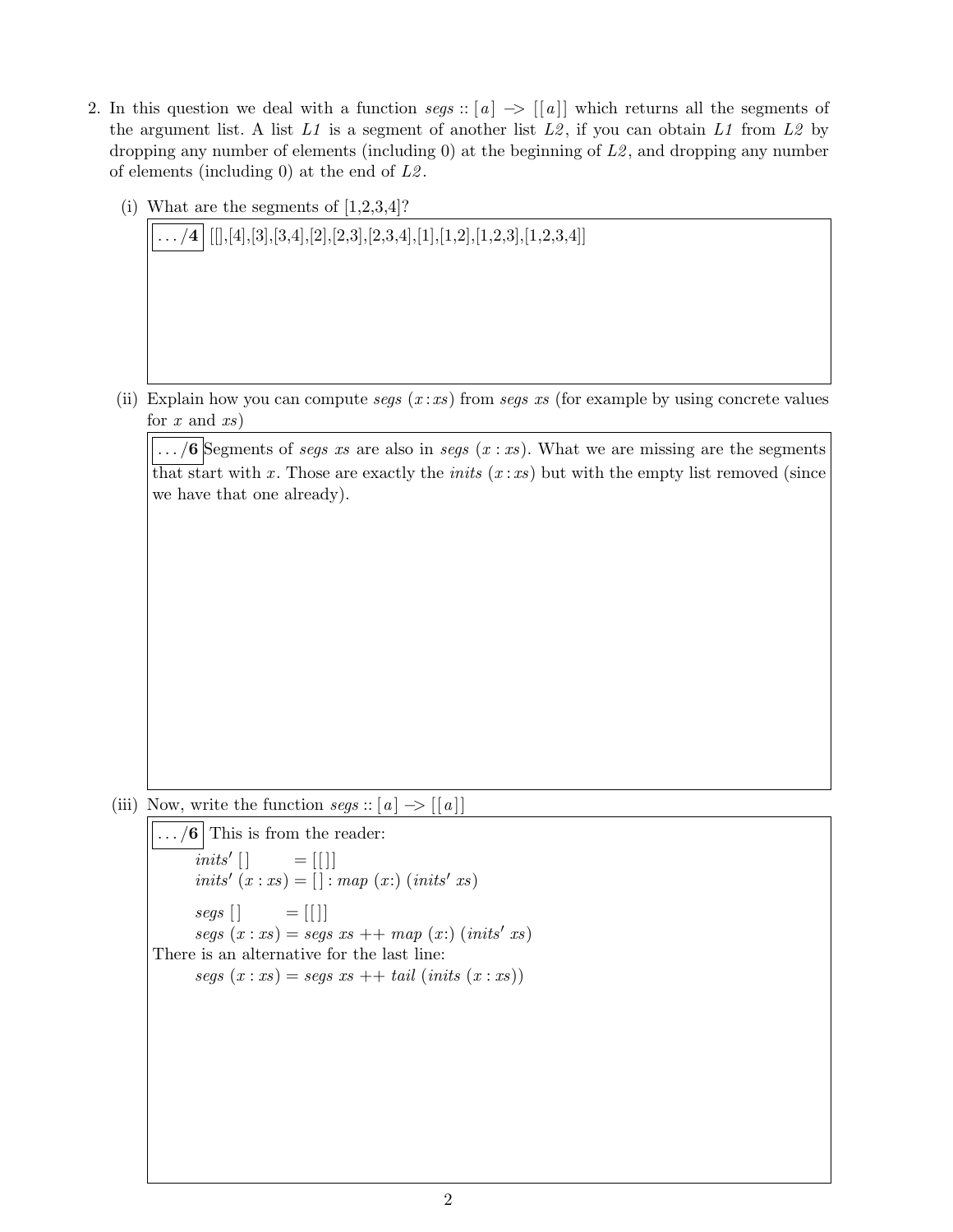(iv) Write a QuickCheck property numberProp ::  $[Int] \rightarrow Property$  that tests whether segs xs has the correct number of segments, but only for input lists of length at least 3.

 $\ldots/6$  $numberProp::[Int] \rightarrow Property$ numberProp  $xs = lens \geq 3 \Longrightarrow length (segs \ xs) == nrOfSegs \ lens$ where  $lens = length xs$  $nrOfSeqs$   $0 = 1$  $nrOfSegs$   $n = nrOfSegs$   $(n - 1) + n$ Alternatively, you can also have seen that  $\text{nrOfSegs} \, n = (n+1)^*n$  'div' 2 and use that instead.

3. Given is the following datatype for trees:

data  $Tree = Leaf | Bin Tree Int Tree$  deriving Eq

(i) Define a function *listLike* :: Tree  $\rightarrow$  Bool that returns True if every Bin node has at most one non-Leaf child.

 $\ldots/7$  $listLike :: Tree \rightarrow Bool$  $listLike$  Leaf = True listLike  $(Bin \, l \, l \, r) = (r == \, \text{Leaf} \, \&\& \, \text{listLike} \, l) \mid (l == \, \text{Leaf} \, \&\& \, \text{listLike} \, r)$ -- or the somewhat less cryptic  $listLike$  Leaf  $= True$ listLike (Bin Leaf  $r = listLike$  r  $listLike (Bin l \_ leaf) = listLike l$  $listLike (Bin \_ \ )$  = False

(ii) Assume that an instance Arbitrary Tree has been defined, write a generator genNLLTree :: Gen Tree for arbitrary trees that are not list-like.

```
\ldots /7 This one does the trick:
     genNLLTree :: Gen Tree
     genNLLTree =do
          ts \leftarrow sequence [arbitrary, arbitrary, arbitrary, arbitrary] -- start with 3 trees
          let nls = filter (not. listLike) ts
          if null nlls then -- all are listLike
            do
               i1 \leq arbitrary
               i2 \leftarrow arbitraryi3 <− arbitrary
               return (Bin (Bin (ts !! 0) i3 (ts !! 1)) i1(Bin (ts !! 2) i2 (ts !! 3))else
```
return (head nlls) Another acceptable alternative is the following straightforward solution: genNLLTree :: Gen Tree  $genNLLTree =$ 3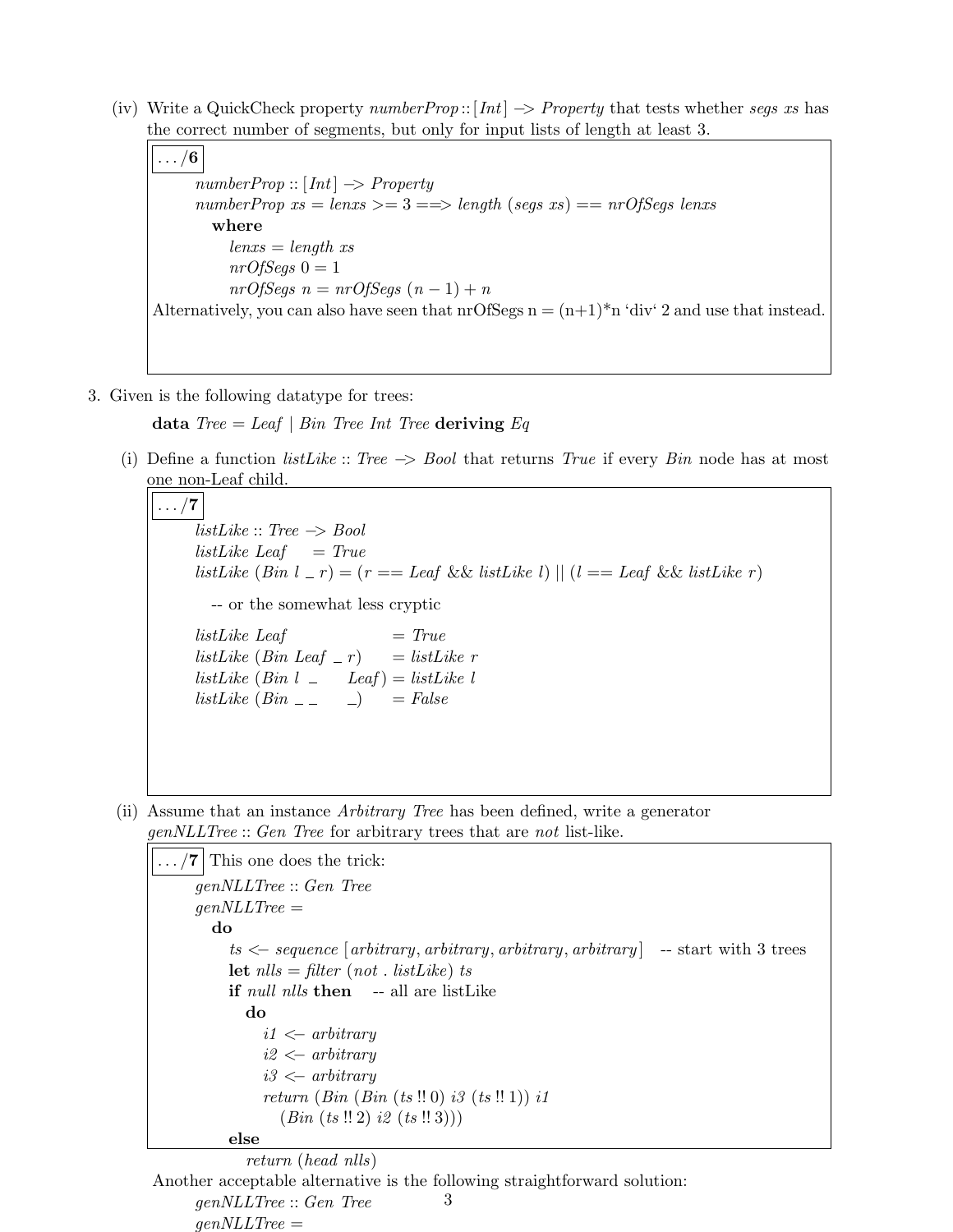- 4. Given are the following definitions (with line numbers):
	- (1) id x  $= x$ (2)  $flip f x y = f y x$ (3) reverse  $[\ ]$  =  $[ ]$ (4) reverse  $(x : xs)$  = reverse  $xs$  ++  $[x]$ (5) foldr  $f e$   $\vert$  =  $e$ (6) foldr  $f \cdot e \cdot (x : xs) = f \cdot x$  (foldr  $f \cdot e \cdot xs$ ) (7) foldl  $f e$   $\vert$  =  $e$ (8) foldl f  $e(x : xs) =$  foldl f  $(f e x) xs$
	- (i) Prove by induction that foldr (:)  $[] = id$  (use the line numbers above when you refer to a particular given equation in your proof):

| Bewijs met inductie naar xs:           |                             |                                |  |
|----------------------------------------|-----------------------------|--------------------------------|--|
|                                        | foldr $(:)$ []              | id                             |  |
| IH xs                                  | foldr $(:)$ [] $xs$         | id xs                          |  |
|                                        |                             | $(\text{def. id } (1))$<br>$=$ |  |
|                                        |                             | XS                             |  |
| $\begin{array}{c} \square \end{array}$ | foldr $(:)$ [] []           | $\Box$                         |  |
|                                        | $=$ (def. foldr (5))        |                                |  |
|                                        | $\mathsf{L}$                |                                |  |
| x:xs                                   | foldr $(:)$ [] $(x:xs)$     | x : xs                         |  |
|                                        | $=$ (def. foldr (6))        |                                |  |
|                                        | $(:)$ x (foldr $(:)$ [] xs) |                                |  |
|                                        | $=$ (IH xs)                 |                                |  |
|                                        | $(:)$ x xs                  |                                |  |
|                                        | $=$ (postfix to infix)      |                                |  |
|                                        | x : xs                      |                                |  |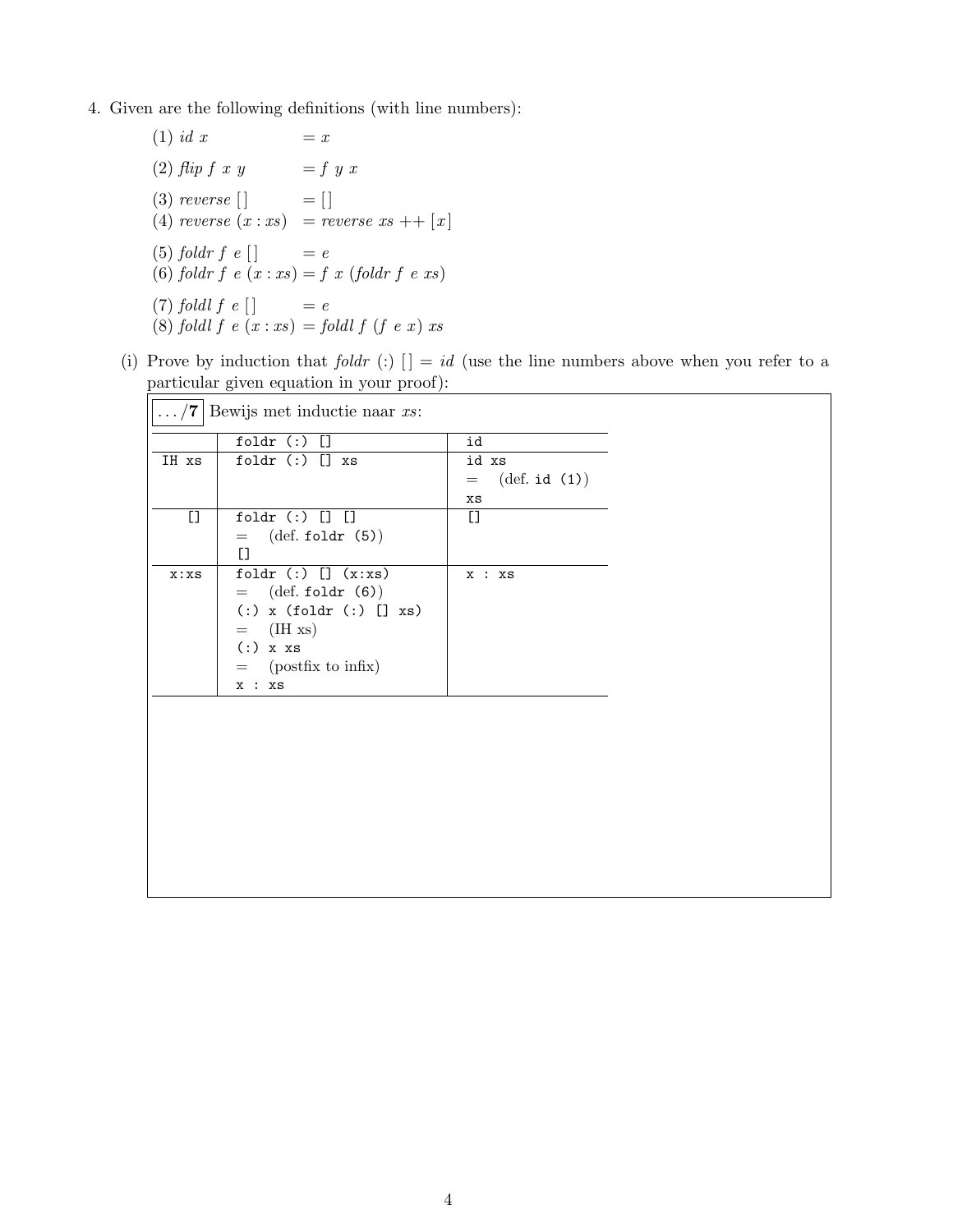(ii) Prove by induction that foldr f e (reverse  $xs$ ) = foldl (flip f) e xs for all f, e and xs of the right type. You may use (without proof) the following lemma: foldr f e (as ++ [b]) = foldr f (f b e) as for all suitable f, e, as and b (again, use the line numbers when you refer to a particular given equation in your proof).

|       | $\ldots$ /13 Bewijs met inductie naar xs:                                                                                                                        |                                                                                                                                                                                                                   |
|-------|------------------------------------------------------------------------------------------------------------------------------------------------------------------|-------------------------------------------------------------------------------------------------------------------------------------------------------------------------------------------------------------------|
| IH xs | foldr f e (reverse xs)                                                                                                                                           | foldl (flip f) e xs                                                                                                                                                                                               |
| IJ    | foldr f e (reverse [])                                                                                                                                           | foldl $(flip f) e []$                                                                                                                                                                                             |
|       | $=$ (def. reverse (3))<br>foldr f e []<br>$=$ (def. foldr (5))                                                                                                   | $=$ (def. foldl (5))<br>e                                                                                                                                                                                         |
|       | e                                                                                                                                                                |                                                                                                                                                                                                                   |
| x:xs  | foldr f e (reverse $(x:xs)$ )<br>$=$ (def. reverse $(4)$ )<br>foldr f e (reverse $xs++[x]$ )<br>$=$ (hulpwet hierboven)<br>foldr $f(f \times e)$ (reverse $xs$ ) | foldl $(flip f) e (x:xs)$<br>$=$ (def. foldl (8))<br>foldl (flip f) (flip f e x) xs<br>$=$ (def. flip (2))<br>foldl $(flip f)$ $(f x e) xs$<br>$=$ (IH met f x e voor e)<br>foldr $f(f \times e)$ (reverse $xs$ ) |